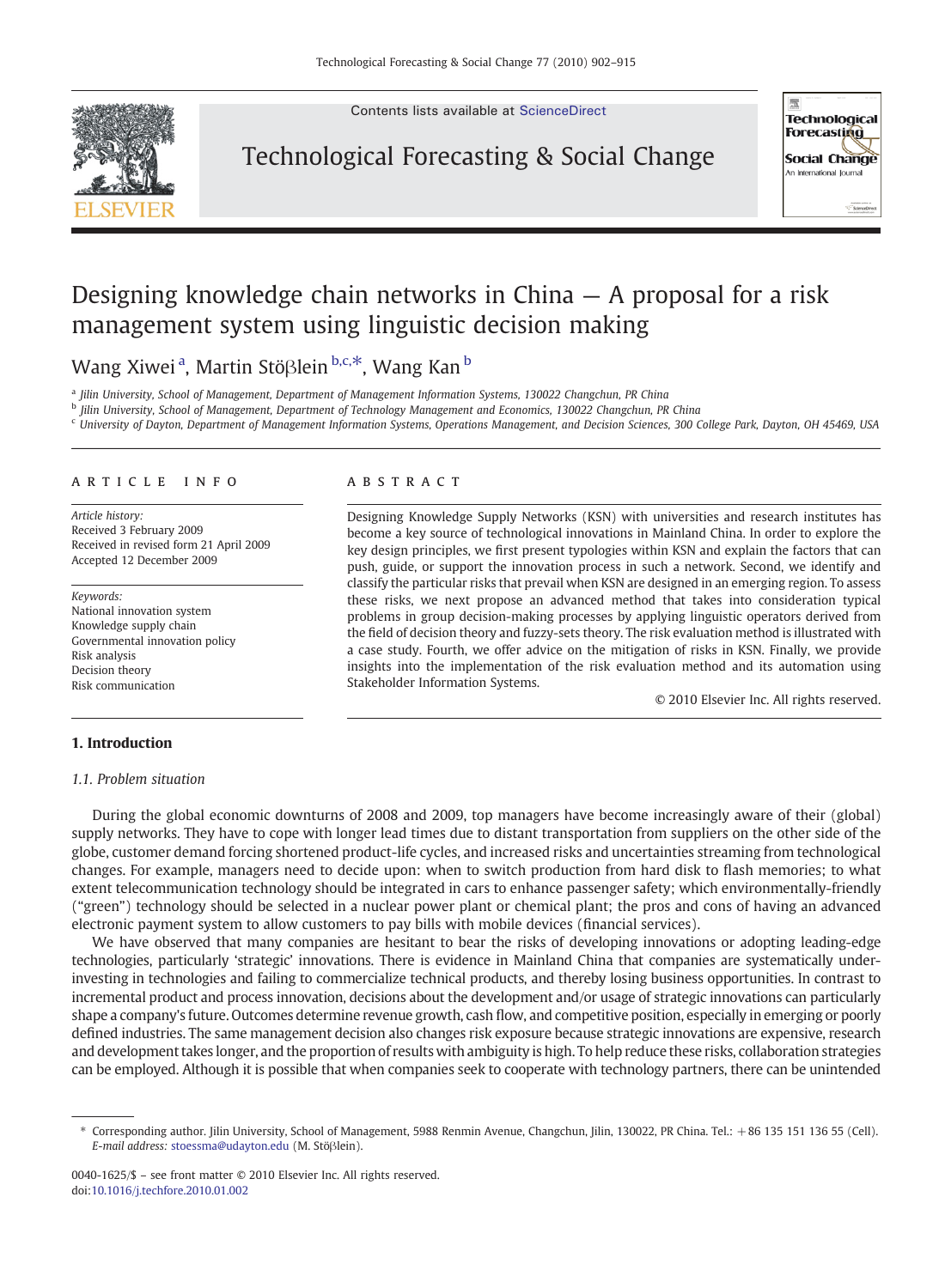knowledge "spillovers" that often prevent cooperation, or make it less successful, nevertheless, we have identified a real benefit to companies working with universities and research institutions in the dissemination of knowledge.

Technological innovations have another "drawback": the risks associated with such science-based innovations are often hard to verbalize, circumscribe, and quantify. As Larry Jarrett, Vice President of Witco Corporation (chemicals), pointed out, the quantification of technical risk is as much an art as it is a science [\[1\].](#page--1-0) Although assessment questions may sound simple, they are not so simple to answer; for top managers: What is the benefit of the innovation?; for government: What are the health and safety effects of innovations and technology? How safe is safe enough? (see details in [\[2\]](#page--1-0)). The inherent risk can lead to inconsistent decisions best illustrated by the well-known example from the 1980s in the UK: spending on safety measures per life saved in the pharmaceutical industry was 2500 times and in the steel industry 1000 times that in agriculture. An additional challenge is to assign weights to risk factors that reflect the relative importance.

### 1.2. Research questions

In the face of the transition of Mainland China to a more market-oriented economy, the question arises about how to build up and ensure efficient national innovation processes while at the same time avoiding innovation that is managed in a largely random fashion. To cope with uncertainties and risks, we propose analyzing "knowledge networks" from a Supply Chain Management (SCM) perspective. Selected SCM methods and tools might prove to be useful in improving effectiveness and efficiency not only stage-by-stage but more importantly, over the entire chain or network.

The focal point of this paper is the Knowledge Supply Network (KSN) in which "knowledge" is the flow unit. Similar in concept to the familiar physical "supply chain", we can identify suppliers, i.e. technology and innovation sources, and customers. We also see analogies in dealing with risk situations because technology transfer alone does not automatically enable revenue or reduce costs. It is the design, configuration, and architecture of KSN that is crucial for the entire supply chain performance.

So far, research in the fields of KSN has been limited, especially when KSN are designed in Mainland China, using universities and research institutes as a source of innovation [\[3\]](#page--1-0). Recently, entrepreneurs are increasingly being identified as "enablers" in these networks. However, several particular risks are faced by young managers when they try to commercialize innovative products and services. They can very easily be overwhelmed by large and established companies if the latter enterprises manage the leveraging of their enormous assets and capabilities. Moreover, young entrepreneurs often lack necessary business relations ("guanxi"), communication skills, and business know-how because designing innovation processes and networks are a relatively new approach in China.

Important factors to consider are who are the entrepreneurs, and how to support the innovation process of these entrepreneurs in the described setting. Another vital question is how to establish a risk-mitigating mechanism in order to achieve the so-called win–win situation for business partners. A prerequisite for managing risks is that the overall risk value of a KSN can be measured. Having identified this research gap, we evaluated relevant decision methods, and present a model that identifies and evaluates risks for the design of KSN ([Section 5](#page--1-0)). An example in this section illustrates the idea. In addition, we propose a mechanism to mitigate those risks [\(Section 6](#page--1-0)). Finally, we outline how to implement the proposed risk evaluation method with a special type of information system ([Section 7](#page--1-0)).

### 2. Literature review on Knowledge Supply Networks (KSN)

Existing KSN research mainly focuses on concepts, mechanism, and components. KSN can be grouped in three levels (see [\[4,5\]\)](#page--1-0): (1) the macro level deals with activities fostering innovation at a national level in Mainland China [\[6\];](#page--1-0) (2) the medium level incorporates companies' business activities that are centered within knowledge flows [\[7\]](#page--1-0); and (3) the micro level deals with activities between functional areas [\[8\]](#page--1-0).

Theoretical research on KSN primarily emphasizes its characteristics and models (see details in [9–[12\]](#page--1-0)), e.g., comparisons of KSN and the physical supply network (e.g., [13–[16\]\)](#page--1-0). Research largely focuses on the overlapping area of knowledge management and supply chain management, i.e. the management of knowledge flows in manufacturing, how research, design and production interact, technology integration etc.

Analogous to the general idea of supply chain management and knowledge system engineering, we have further developed the concept of the knowledge supply network. Like a physical supply network, the KSN is comprised of matching supplies to customer demand. The network we focus on consists of universities, research institutions, knowledge intermediaries, producers, retailers, customers etc. In essence, KSN deals with the entire process of acquiring, making, or transferring knowledge. Although "knowledge" is represented in the form of data or information, we highlight this flow unit due to the potential value that it can add to a company, which in turn causes or creates focused action. Thus, we try to extend the common view of companies exclusively focusing on physical, information, or financial supply chains. The overall goal here is to increase the entire performance of the KSN (turning knowledge into commercially available products), not the performance of just one entity of the KSN. "Knowledge" here refers to the particular information in universities and companies that can lead to product or process innovation in the sense of Schumpeter's definition of innovation.

Recent research in supply and operations management also highlights the value of "knowledge" as a strategic resource — see the starting point on the resource-based view [\[17\].](#page--1-0) For example, [\[18\]](#page--1-0) analyzes the intangible aspects of why some supply chains excel while others struggle. In an empirical study the authors demonstrate that a strategy-knowledge fit is associated with supply chain performance. Furthermore, [\[19\]](#page--1-0) found in his study among 489 companies that performance is influenced by the degree of knowledge development capacity and intellectual capital efforts.